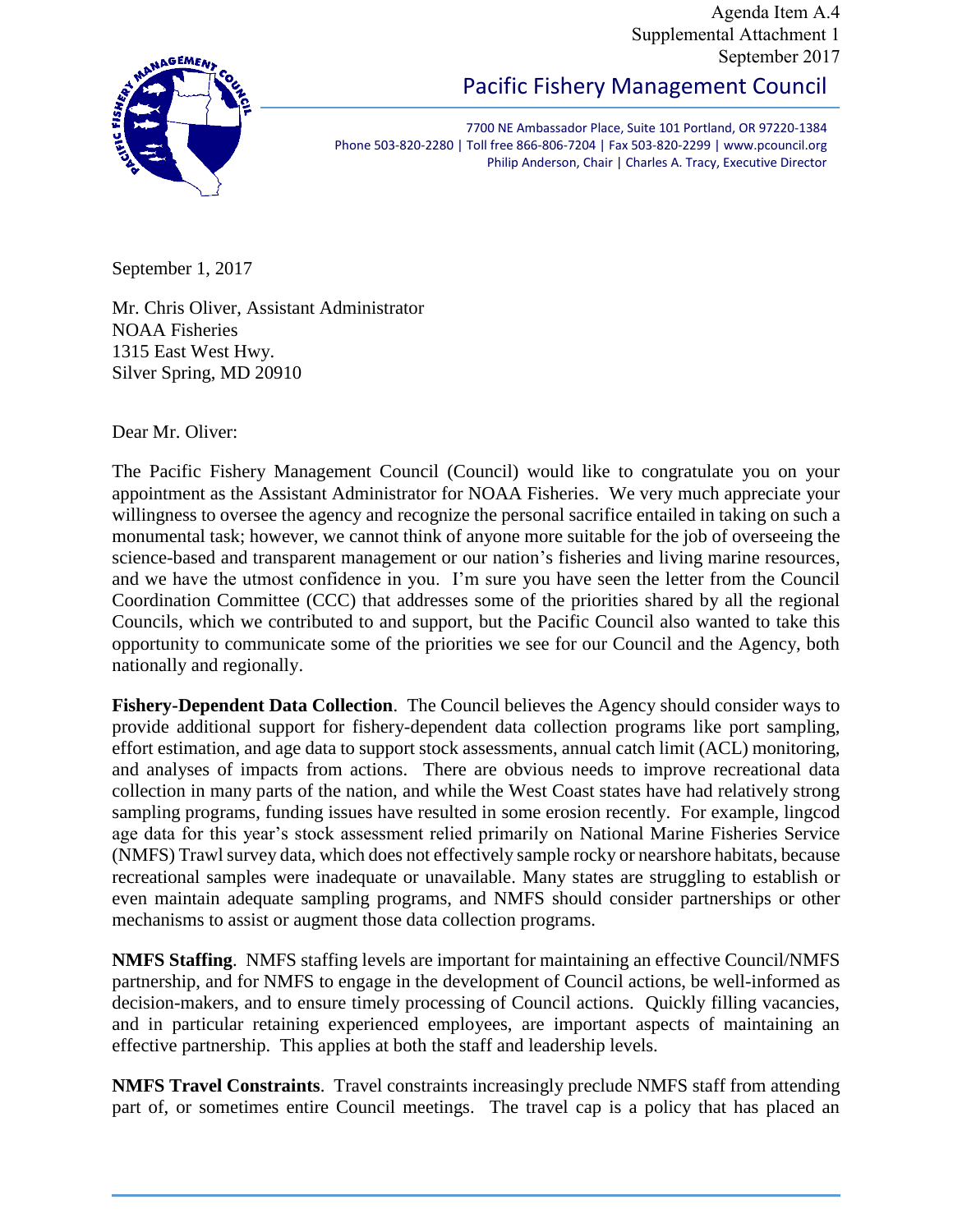artificial constraint on NMFS' budget management, which deprives the Council process of NMFS analytical expertise and can exclude NMFS staff from discussions about the rationale for the analysis upon which the National Environmental Policy Act (NEPA) and other decision documents rely, and for which NMFS is ultimately responsible. Staff are also not always available to support the Regional Administrator/designee during Council discussion and action, or for immediate debriefing. We request the agency engage the administration in reviewing the travel cap policy.

**Policy Directives**. Policy directives issued by NMFS frequently do not take into consideration the need for additional staffing and resources that Councils may need to help develop and then implement them. The demands on Councils to fulfill existing regulatory and management requirements are significant, and these should be met before any new mandates are required. When new policy initiatives are considered, funding commensurate with the associated Council workload should be provided.

**NEPA/MSA Integration**. Integrating the policy objectives and key requirements of NEPA directly into the MSA is an important requirement of the Magnuson-Stevens Act (MSA). The primary benefit to this process would be to reduce or eliminate NMFS review of NEPA documents after a Council takes final action and before the regulations are transmitted to NMFS, thus starting the MSA review period. This could result in a more efficient fishery regulatory process, while ensuring that the NEPA objectives of informed decision-making and public comment opportunity are fully met. The Council decision process provides a science-based, transparent, and inclusive process that provides for public comment opportunities and participation by NMFS in the final decision. The Council believes the objective of these changes is not to circumvent the intent of NEPA, but to incorporate important aspects of the NEPA analysis and process directly into the MSA. The Council has developed recommendations for CCC consideration as an approach to address the requirements in the existing MSA section 304(i)(1)(B) ENVIRONMENTAL REVIEW PROCESS; the Council does not believe what has been called for in the MSA has been accomplished to date. Council staff would like to work with NMFS and NOAA General Counsel on this issue.

The Council also wants to bring your attention to some of the West Coast regional issues we are engaged in. Some of these issues reflect the priorities discussed above. As you read further, you will see references to the phrase "support from NMFS HQ [headquarters] and/or WCR [West] Coast Region]." To clarify, by support we are referring to financial, advocacy, and staff support. As mentioned above, the contribution by NMFS staff to Council programs is critical, and the support needed is not strictly financial.

**Groundfish Trawl Catch Share Program**. The groundfish trawl catch share program has been very successful at bycatch reduction, but less so at improving economic performance of the fishery. There are a number of trailing actions the Council has and is pursuing to address some of these issues, including revising gear and area closure regulations, electronic monitoring, and allocation revisions, just to name a few. We appreciate the support we have received from NMFS WCR and HQ for these initiatives, and as we move forward with our 5-year review of the program and the priority follow-on actions we hope you will continue that support.

**Ecosystem-based Fishery Management**. The Pacific Council has been a leader in development and implementation of Ecosystem-Based Fishery Management (EBFM); concepts from our